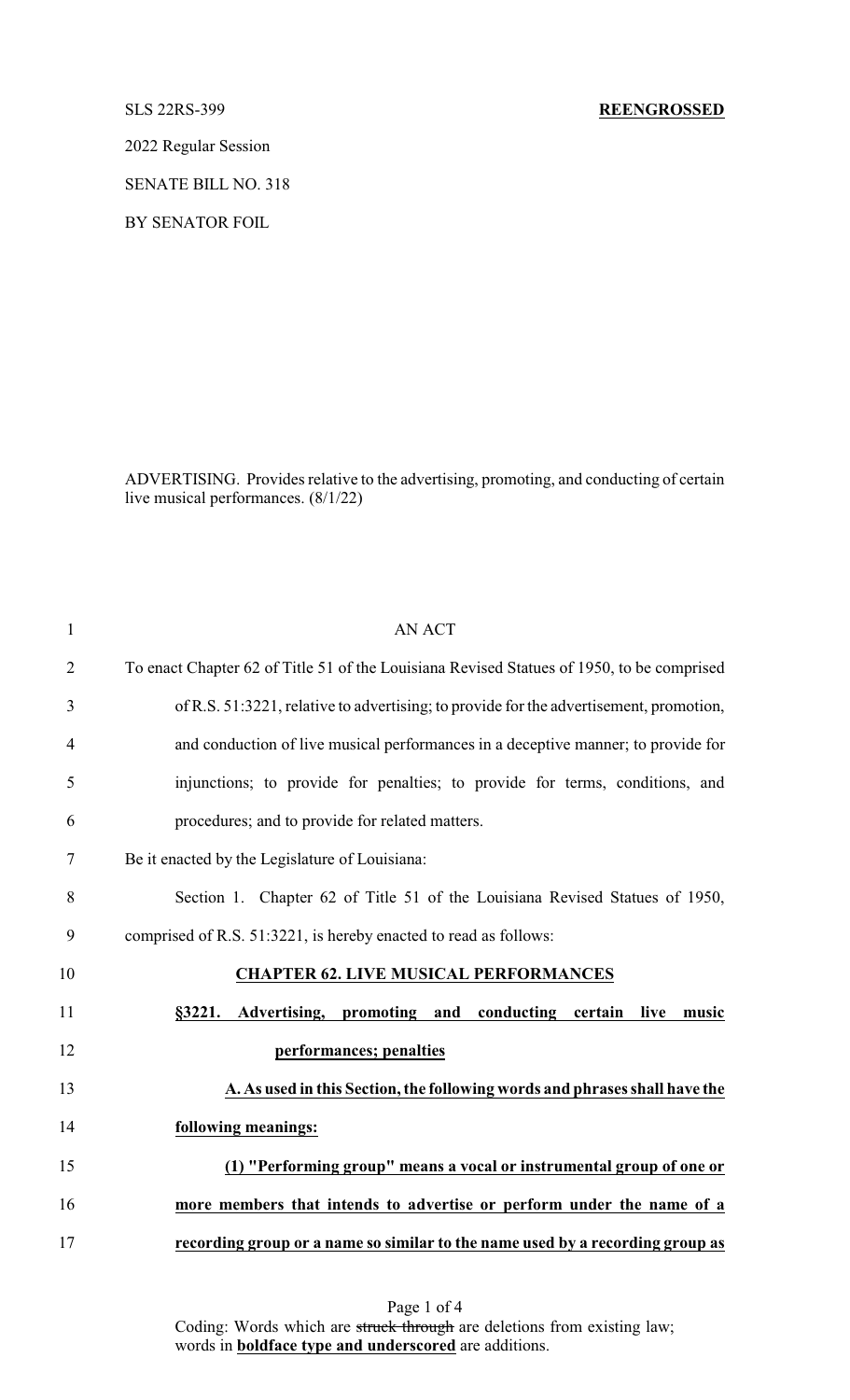| $\mathbf{1}$   | to cause confusion among members of the public.                                   |
|----------------|-----------------------------------------------------------------------------------|
| $\overline{2}$ | (2) "Recording group" means a vocal or instrumental group of one or               |
| 3              | more members, with at least one of the members having previously released a       |
| $\overline{4}$ | commercial sound recording under the group's name and the legal rights to the     |
| 5              | recording have not been abandoned.                                                |
| 6              | (3) "Sound recording" means a work that results from the fixation of a            |
| $\tau$         | series of musical, spoken, or other sounds, regardless of the nature of the       |
| 8              | material object, such as phonograph, disc, tape, wire, digital storage, or other  |
| 9              | medium, in which the sounds are embodied.                                         |
| 10             | B. No person shall knowingly advertise or conduct a live musical                  |
| 11             | performance or production in this state through the use of a false, deceptive, or |
| 12             | misleading affiliation, connection, or association between the performing group   |
| 13             | and a recording group.                                                            |
| 14             | C. The provisions of this Section shall not apply if any of the following         |
| 15             | occurs:                                                                           |
| 16             | (1) The performing group is the authorized registrant and owner of a              |
| 17             | federal service mark or trademark for the recording group that is registered in   |
| 18             | the United States, or is a licensee of or otherwise authorized to use the service |
| 19             | mark or trademark by such registrant and owner.                                   |
| 20             | (2) At least one member of the performing group was a member of the               |
| 21             | recording group and that member has a legal right to use or operate under the     |
| 22             | name of the recording group without having abandoned the name or affiliation      |
| 23             | with the recording group.                                                         |
| 24             | (3) The live musical performance or production is identified in all               |
| 25             | advertising and promotion as a salute or tribute and the name of the performing   |
| 26             | group is not so similar to the name used by the recording group as to cause       |
| 27             | confusion among members of the public.                                            |
| 28             | (4) The performance or production is expressly authorized by the                  |
| 29             | recording group.                                                                  |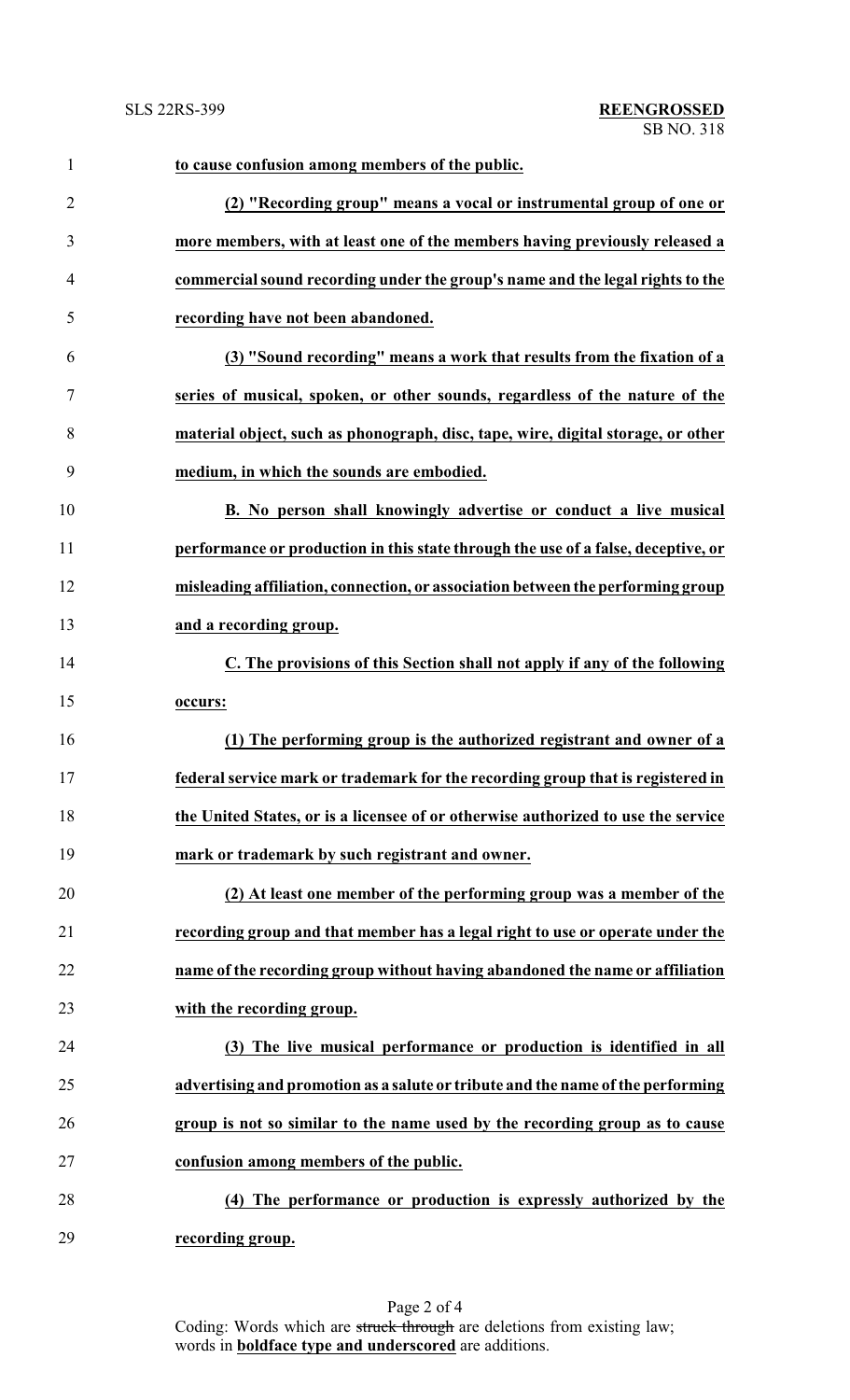| $\mathbf{1}$   | D.(1) The attorney general or a district attorney of this state may bring           |
|----------------|-------------------------------------------------------------------------------------|
| $\overline{2}$ | an action on behalf of the state, for a permanent or temporary injunction,          |
| 3              | against a person advertising, conducting, or a person who intends to advertise      |
| $\overline{4}$ | or conduct, a live musical performance or production in violation of Subsection     |
| 5              | <b>B</b> of this Section.                                                           |
| 6              | (2) In connection with the permanent injunction issued pursuant to this             |
| 7              | Subsection, the court shall order a person who violates the provisions of this      |
| 8              | Section to restore actual damages and property that may have been acquired          |
| 9              | as a result of a violation of this Section.                                         |
| 10             | E.(1) A person who violates Subsection B of this Section shall be liable            |
| 11             | to the state for a civil penalty of not less than five thousand dollars, and not    |
| 12             | more than fifteen thousand dollars for each violation. Each performance or          |
| 13             | production in violation of Subsection B of this Section shall constitute a separate |
| 14             | violation.                                                                          |
| 15             | (2) The civil penalties provided in this Section are in addition to any             |
| 16             | injunctive relief or any other remedy that may be available.                        |
| 17             | F. Any party, or assignee, authorized agent, or licensee who is injured as          |
| 18             | a result of a person's violation of the provisions of Subsection B of this Section  |
| 19             | of that party, may bring a civil action for damages, reasonable attorney fees,      |
| 20             | and court costs. Each performance or production in violation of Subsection B        |
| 21             | of this Section shall constitute a separate violation.                              |
| 22             | G. This Section shall not apply to a legislatively created tourist                  |
| 23             | commission, convention facility, or destination marketing organization.             |
|                |                                                                                     |

The original instrument was prepared by Xavier Alexander. The following digest, which does not constitute a part of the legislative instrument, was prepared by Alan Miller.

## DIGEST SB 318 Reengrossed 2022 Regular Session Foil

Proposed law defines the following:

(1) "Performing group" means a vocal or instrumental group of one or more members that intends to advertise or perform under the name of a recording group or a name

Page 3 of 4

Coding: Words which are struck through are deletions from existing law; words in **boldface type and underscored** are additions.